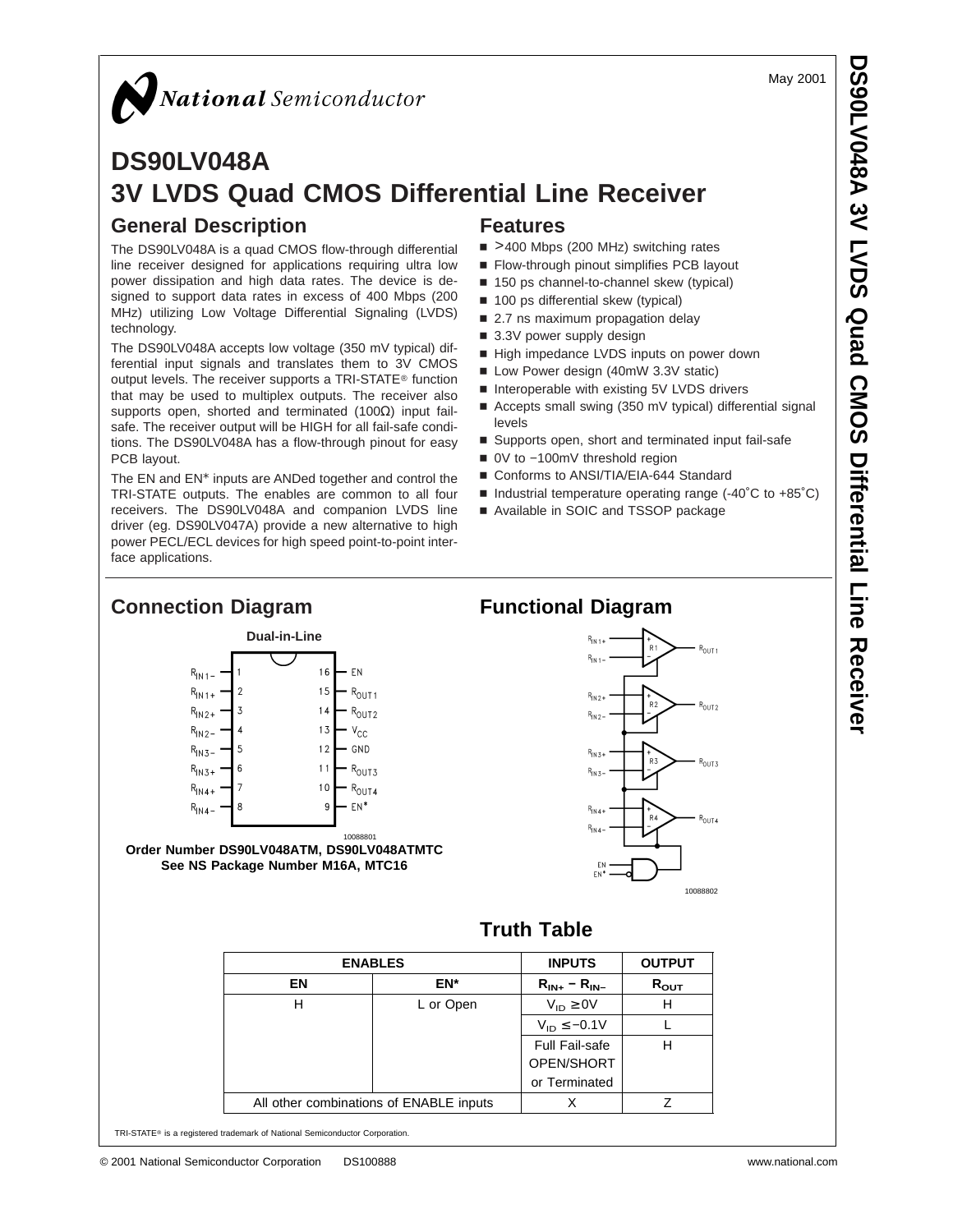# **Absolute Maximum Ratings** [\(Note 1\)](#page-2-0)

**If Military/Aerospace specified devices are required, please contact the National Semiconductor Sales Office/ Distributors for availability and specifications.**

| Supply Voltage $(V_{cc})$               | $-0.3V$ to $+4V$                            |  |  |  |
|-----------------------------------------|---------------------------------------------|--|--|--|
| Input Voltage $(R_{IN+}, R_{IN-})$      | $-0.3V$ to 3.9V                             |  |  |  |
| Enable Input Voltage (EN, EN*)          | $-0.3V$ to (V <sub>CC</sub> + 0.3V)         |  |  |  |
| Output Voltage $(R_{\text{OUT}})$       | $-0.3V$ to (V <sub>CC</sub> + 0.3V)         |  |  |  |
| Maximum Package Power Dissipation +25°C |                                             |  |  |  |
| M Package                               | 1025 mW                                     |  |  |  |
| <b>MTC Package</b>                      | 866 mW                                      |  |  |  |
| Derate M Package                        | 8.2 mW/ $^{\circ}$ C above +25 $^{\circ}$ C |  |  |  |
| Derate MTC Package                      | 6.9 mW/ $^{\circ}$ C above +25 $^{\circ}$ C |  |  |  |
| Storage Temperature Range               | $-65^{\circ}$ C to $+150^{\circ}$ C         |  |  |  |
| Lead Temperature Range Soldering        |                                             |  |  |  |

| $(4 \text{ sec.})$             | $+260^{\circ}$ C |
|--------------------------------|------------------|
| Maximum Junction               |                  |
| Temperature                    | $+150^{\circ}$ C |
| ESD Rating (Note 10)           |                  |
| (HBM, 1.5 k $\Omega$ , 100 pF) | $\geq$ 10 kV     |
| $(EIAJ, 0 \Omega, 200 pF)$     | $> 1200$ V       |
|                                |                  |

# **Recommended Operating Conditions**

|                           | <b>Min</b> | Typ    | Max    | <b>Units</b> |
|---------------------------|------------|--------|--------|--------------|
| Supply Voltage $(V_{CC})$ | $+3.0$     | $+3.3$ | $+3.6$ | V            |
| Receiver Input Voltage    | <b>GND</b> |        | $+3.0$ | V            |
| Operating Free Air        |            |        |        |              |
| Temperature $(T_A)$       | $-40$      | 25     | $+85$  | ഀ౧           |

## **Electrical Characteristics**

Over Supply Voltage and Operating Temperature ranges, unless otherwise specified. (Notes [2](#page-2-0), [3\)](#page-2-0)

| Symbol                     | <b>Parameter</b>                  | <b>Conditions</b>                                         | <b>Pin</b>   | Min        | <b>Typ</b> | <b>Max</b>   | <b>Units</b> |
|----------------------------|-----------------------------------|-----------------------------------------------------------|--------------|------------|------------|--------------|--------------|
| V <sub>TH</sub>            | Differential Input High Threshold | $V_{CM}$ = +1.2V, 0.05V, 2.95V (Note 13)                  | $R_{IN+},$   |            | $-35$      | $\Omega$     | mV           |
| $V_{TL}$                   | Differential Input Low Threshold  |                                                           | $R_{IN-}$    | $-100$     | $-35$      |              | mV           |
| <b>VCMR</b>                | Common-Mode Voltage Range         | $VID = 200mV$ pk to pk (Note 5)                           |              | 0.1        |            | 2.3          | $\vee$       |
| $I_{IN}$                   | Input Current                     | $V_{\text{CC}}$ = 3.6V or 0V<br>$V_{IN}$ = +2.8V          |              | $-10$      | ±5         | $+10$        | μA           |
|                            |                                   | $V_{IN} = 0V$                                             |              | $-10$      | ±1         | $+10$        | μA           |
|                            |                                   | $V_{IN}$ = +3.6V $V_{CC}$ = 0V                            |              | $-20$      | ±1         | $+20$        | μA           |
| $V_{OH}$                   | Output High Voltage               | $I_{OH} = -0.4$ mA, $V_{ID} = +200$ mV                    | $R_{OUT}$    | 2.7        | 3.3        |              | V            |
|                            |                                   | $I_{OH} = -0.4$ mA, Input terminated                      |              | 2.7        | 3.3        |              | V            |
|                            |                                   | $I_{OH} = -0.4$ mA, Input shorted                         |              | 2.7        | 3.3        |              | V            |
| $\rm V_{OL}$               | <b>Output Low Voltage</b>         | $I_{OL} = 2$ mA, $V_{ID} = -200$ mV                       |              |            | 0.05       | 0.25         | V            |
| $I_{OS}$                   | Output Short Circuit Current      | Enabled, $V_{\text{OUT}} = 0V$ (Note 11)                  |              | $-15$      | $-47$      | $-100$       | mA           |
| $I_{OZ}$                   | Output TRI-STATE Current          | Disabled, $V_{\text{OUT}} = 0V$ or $V_{\text{CC}}$        |              | $-10$      | ±1         | $+10$        | μA           |
| $V_{IH}$                   | Input High Voltage                |                                                           | EN,          | 2.0        |            | $V_{\rm CC}$ | V            |
| $\mathsf{V}_{\mathsf{IL}}$ | Input Low Voltage                 |                                                           | EN*          | <b>GND</b> |            | 0.8          | V            |
| $\mathbf{I}_{\mathbf{L}}$  | Input Current                     | $V_{IN}$ = 0V or $V_{CC}$ , Other Input = $V_{CC}$ or GND |              | $-10$      | ±5         | $+10$        | μA           |
| $\rm V_{CL}$               | Input Clamp Voltage               | $I_{CL} = -18$ mA                                         |              | $-1.5$     | $-0.8$     |              | V            |
| $I_{\rm CC}$               | No Load Supply Current            | $EN = V_{CC}$ , Inputs Open                               | $V_{\rm CC}$ |            | 9          | 15           | mA           |
|                            | Receivers Enabled                 |                                                           |              |            |            |              |              |
| $I_{\rm CCZ}$              | No Load Supply Current            | $EN = GND$ , Inputs Open                                  |              |            | 1          | 5            | mA           |
|                            | <b>Receivers Disabled</b>         |                                                           |              |            |            |              |              |
|                            |                                   |                                                           |              |            |            |              |              |

#### **Switching Characteristics**

Over Supply Voltage and Operating Temperature ranges, unless otherwise specified. (Notes [3](#page-2-0), [4](#page-2-0), [7](#page-2-0), [8\)](#page-2-0)

| Symbol              | <b>Parameter</b>                                         | <b>Conditions</b>       | Min      | Typ  | <b>Max</b> | <b>Units</b> |
|---------------------|----------------------------------------------------------|-------------------------|----------|------|------------|--------------|
| $t_{\text{PHLD}}$   | Differential Propagation Delay High to Low               | $C_1 = 15$ pF           | 1.2      | 2.0  | 2.7        | ns           |
| $t_{\sf PLHD}$      | Differential Propagation Delay Low to High               | $V_{ID} = 200$ mV       | 1.2      | 1.9  | 2.7        | ns           |
| $t_{\mathsf{SKD1}}$ | Differential Pulse Skew $ t_{PHLD} - t_{PLHD} $ (Note 6) | (Figure 1 and Figure 2) | 0        | 0.1  | 0.4        | ns           |
| $t_{\rm SKD2}$      | Differential Channel-to-Channel Skew; same device        |                         | $\Omega$ | 0.15 | 0.5        | ns           |
|                     | (Note 7)                                                 |                         |          |      |            |              |
| $t_{SKD3}$          | Differential Part to Part Skew (Note 8)                  |                         |          |      | 1.0        | ns           |
| $t_{\mathsf{SKD4}}$ | Differential Part to Part Skew (Note 9)                  |                         |          |      | 1.5        | ns           |
| $t_{\text{TLH}}$    | Rise Time                                                |                         |          | 0.5  | 1.0        | ns           |
| $t_{THL}$           | Fall Time                                                |                         |          | 0.35 | 1.0        | ns           |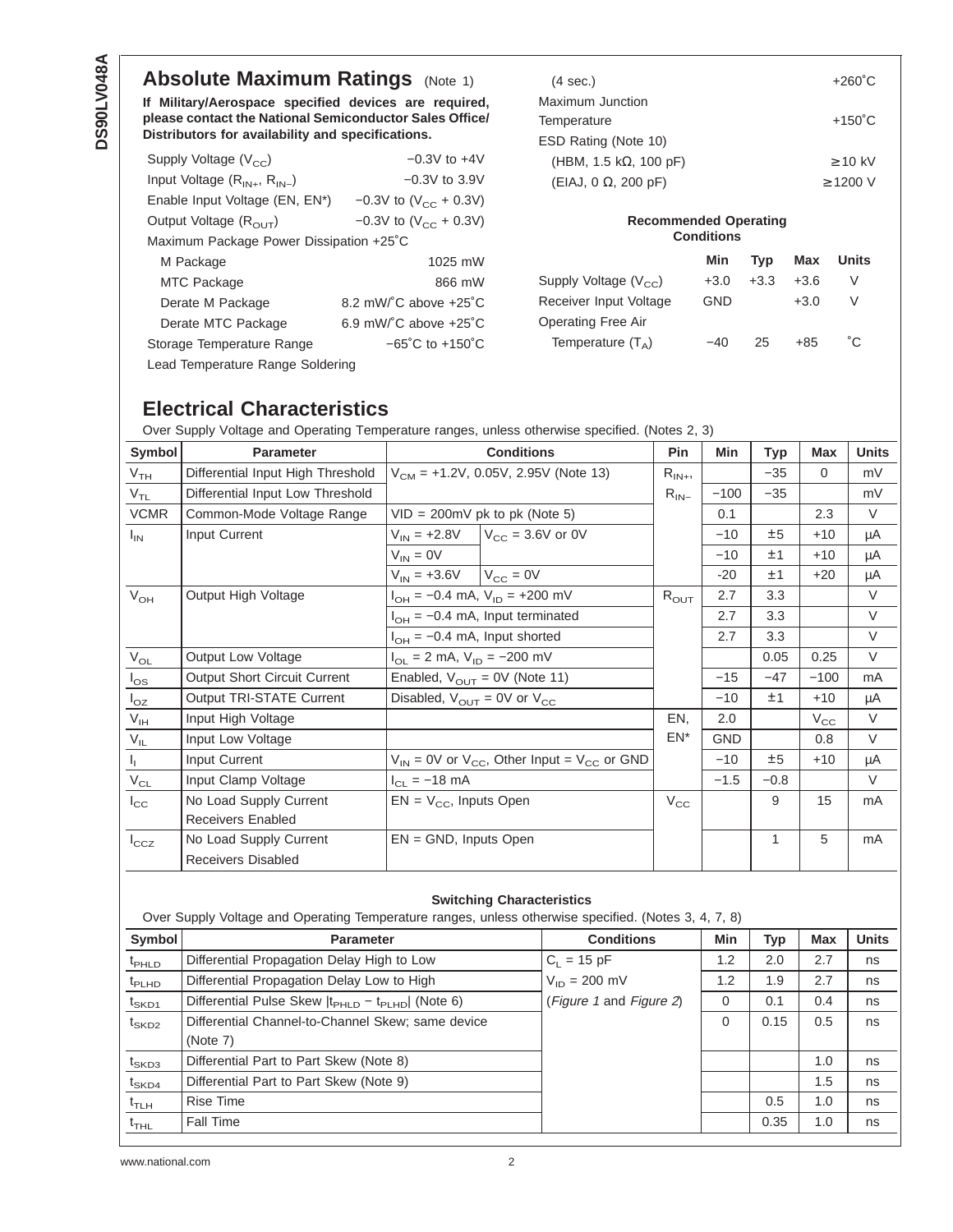<span id="page-2-0"></span>

| <b>Switching Characteristics (Continued)</b><br>Over Supply Voltage and Operating Temperature ranges, unless otherwise specified. (Notes 3, 4, 7, 8) |                                                                                   |                         |     |     |    |            |
|------------------------------------------------------------------------------------------------------------------------------------------------------|-----------------------------------------------------------------------------------|-------------------------|-----|-----|----|------------|
| Symbol                                                                                                                                               | <b>Units</b><br>Min<br><b>Max</b><br><b>Conditions</b><br>Typ<br><b>Parameter</b> |                         |     |     |    |            |
| $t_{PHZ}$                                                                                                                                            | Disable Time High to Z                                                            | $R_1 = 2 k\Omega$       |     | 8   | 14 | ns         |
| $t_{PLZ}$                                                                                                                                            | Disable Time Low to Z                                                             | $C_1 = 15 pF$           |     | 8   | 14 | ns         |
| $t_{PZH}$                                                                                                                                            | Enable Time Z to High                                                             | (Figure 3 and Figure 4) |     | 9   | 14 | ns         |
| $t_{PZL}$                                                                                                                                            | Enable Time Z to Low                                                              |                         |     | 9   | 14 | ns         |
| $f_{MAX}$                                                                                                                                            | Maximum Operating Frequency (Note 14)                                             | All Channels Switching  | 200 | 250 |    | <b>MHz</b> |

**Note 1:** "Absolute Maximum Ratings" are those values beyond which the safety of the device cannot be guaranteed. They are not meant to imply that the devices should be operated at these limits. The table of "Electrical Characteristics" specifies conditions of device operation.

Note 2: Current into device pins is defined as positive. Current out of device pins is defined as negative. All voltages are referenced to ground unless otherwise specified.

**Note 3:** All typicals are given for:  $V_{CC} = +3.3V$ ,  $T_A = +25^{\circ}C$ .

**Note 4:** Generator waveform for all tests unless otherwise specified:  $f = 1$  MHz,  $Z_0 = 50\Omega$ ,  $t_r$  and  $t_f$  (0% to 100%)  $\leq$  3 ns for R<sub>IN</sub>.

**Note 5:** The VCMR range is reduced for larger VID. Example: if VID = 400mV, the VCMR is 0.2V to 2.2V. The fail-safe condition with inputs shorted is not supported over the common-mode range of 0V to 2.4V, but is supported only with inputs shorted and no external common-mode voltage applied. A VID up to V<sub>CC</sub>− 0V may be applied to the R<sub>IN+</sub>/ R<sub>IN</sub>- inputs with the Common-Mode voltage set to V<sub>CC</sub>/2. Propagation delay and Differential Pulse skew decrease when VID is increased from 200mV to 400mV. Skew specifications apply for 200mV ≤ VID ≤ 800mV over the common-mode range .

Note 6: t<sub>SKD1</sub> is the magnitude difference in differential propagation delay time between the positive going edge and the negative going edge of the same channel Note 7: t<sub>SKD2</sub>, Channel-to-Channel Skew is defined as the difference between the propagation delay of one channel and that of the others on the same chip with any event on the inputs.

Note 8: t<sub>SKD3</sub>, part to part skew, is the differential channel-to-channel skew of any event between devices. This specification applies to devices at the same V<sub>CC</sub>, and within 5˚C of each other within the operating temperature range.

Note 9: t<sub>SKD4</sub>, part to part skew, is the differential channel-to-channel skew of any event between devices. This specification applies to devices over recommended operating temperature and voltage ranges, and across process distribution. t<sub>SKD4</sub> is defined as |Max-Min| differential propagation delay.

**Note 10:** ESD Rating:HBM (1.5 kΩ, 100 pF) ≥ 10kV

EIAJ (0Ω, 200 pF) ≥ 1200V

Note 11: Output short circuit current (I<sub>OS</sub>) is specified as magnitude only, minus sign indicates direction only. Only one output should be shorted at a time, do not exceed maximum junction temperature specification.

**Note 12:** C<sub>L</sub> includes probe and jig capacitance.

Note 13: V<sub>CC</sub> is always higher than R<sub>IN+</sub> and R<sub>IN−</sub> voltage. R<sub>IN−</sub> and R<sub>IN+</sub> are allowed to have a voltage range -0.2V to V<sub>CC</sub>- VID/2. However, to be compliant with AC specifications, the common voltage range is 0.1V to 2.3V

Note 14:  $f_{MAX}$  generator input conditions:  $t_r = t_f < 1$  ns (0% to 100%), 50% duty cycle, differential (1.05V to 1.35V peak to peak). Output criteria: 60/40% duty cycle,  $V_{OL}$  (max 0.4V),  $V_{OH}$  (min 2.7V), Load = 15 pF (stray plus probes).

## **Parameter Measurement Information**



#### **FIGURE 1. Receiver Propagation Delay and Transition Time Test Circuit**



#### **FIGURE 2. Receiver Propagation Delay and Transition Time Waveforms**

**DS90LV048A**

**DS90LV048A**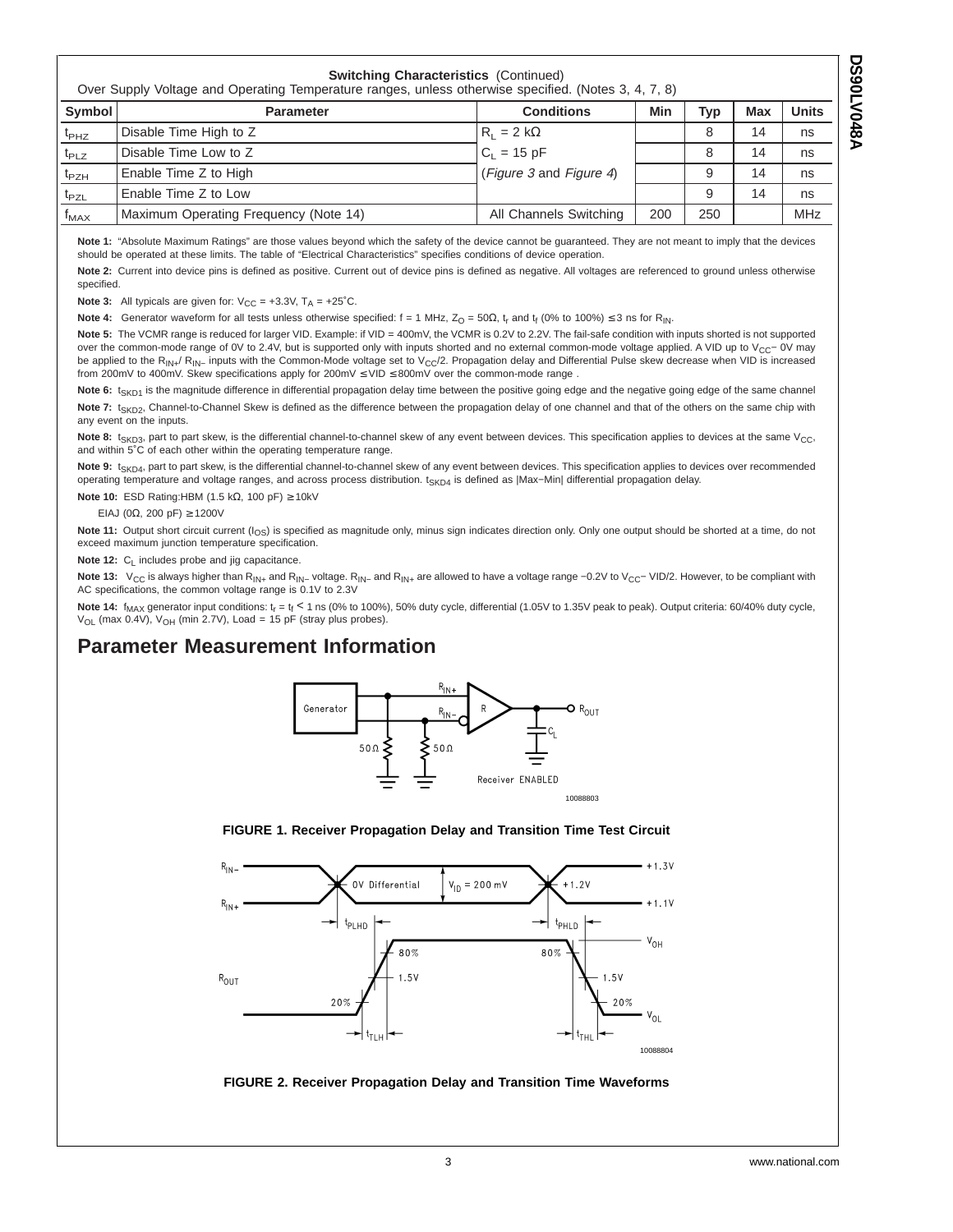<span id="page-3-0"></span>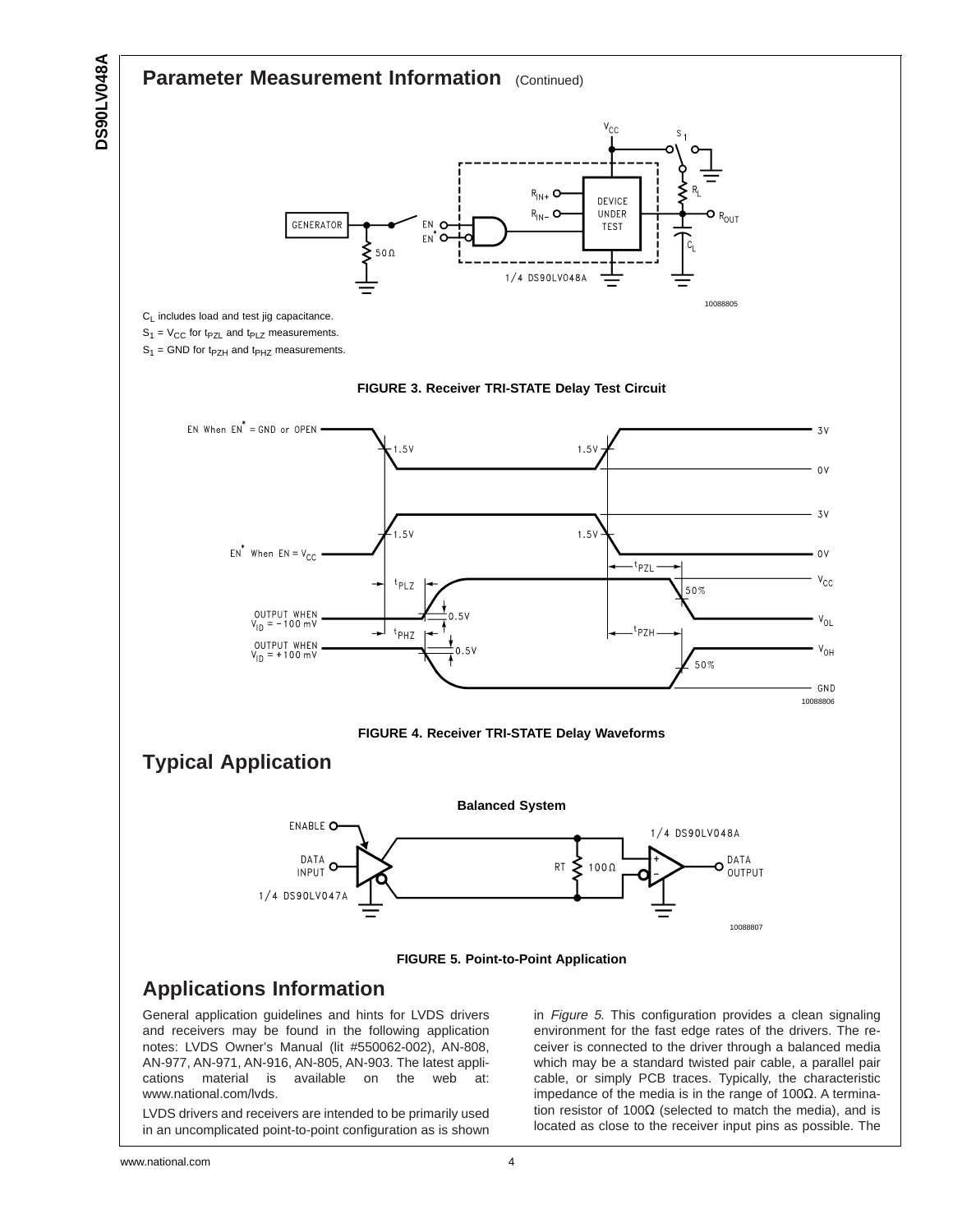# **Applications Information** (Continued)

termination resistor converts the driver output (current mode) into a voltage that is detected by the receiver. Other configurations are possible such as a multi-receiver configuration, but the effects of a mid-stream connector(s), cable stub(s), and other impedance discontinuities as well as ground shifting, noise margin limits, and total termination loading must be taken into account.

The DS90LV048A differential line receiver is capable of detecting signals as low as 100mV, over a ±1V common-mode range centered around +1.2V. This is related to the driver offset voltage which is typically +1.2V. The driven signal is centered around this voltage and may shift  $\pm 1$ V around this center point. The ±1V shifting may be the result of a ground potential difference between the driver's ground reference and the receiver's ground reference, the common-mode effects of coupled noise, or a combination of the two. The AC parameters of both receiver input pins are optimized for a recommended operating input voltage range of 0V to +2.4V (measured from each pin to ground). The device will operate for receiver input voltages up to  $V_{CC}$ , but exceeding  $V_{CC}$  will turn on the ESD protection circuitry which will clamp the bus voltages.

The DS90LV048A has a flow-through pinout that allows for easy PCB layout. The LVDS signals on one side of the device easily allows for matching electrical lengths of the differential pair trace lines between the driver and the receiver as well as allowing the trace lines to be close together to couple noise as common-mode. Noise isolation is achieved with the LVDS signals on one side of the device and the TTL signals on the other side.

#### **Power Decoupling Recommendations:**

Bypass capacitors must be used on power pins. Use high frequency ceramic (surface mount is recommended) 0.1µF and 0.001µF capacitors in parallel at the power supply pin with the smallest value capacitor closest to the device supply pin. Additional scattered capacitors over the printed circuit board will improve decoupling. Multiple vias should be used to connect the decoupling capacitors to the power planes. A 10µF (35V) or greater solid tantalum capacitor should be connected at the power entry point on the printed circuit board between the supply and ground.

#### **PC Board considerations:**

Use at least 4 PCB layers (top to bottom); LVDS signals, ground, power, TTL signals.

Isolate TTL signals from LVDS signals, otherwise the TTL may couple onto the LVDS lines. It is best to put TTL and LVDS signals on different layers which are isolated by a power/ground plane(s)

Keep drivers and receivers as close to the (LVDS port side) connectors as possible.

#### **Differential Traces:**

Use controlled impedance traces which match the differential impedance of your transmission medium (ie. cable) and termination resistor. Run the differential pair trace lines as close together as possible as soon as they leave the IC (stubs should be < 10mm long). This will help eliminate reflections and ensure noise is coupled as common-mode. In fact, we have seen that differential signals which are 1mm apart radiate far less noise than traces 3mm apart since magnetic field cancellation is much better with the closer traces. In addition, noise induced on the differential lines is much more likely to appear as common-mode which is rejected by the receiver.

Match electrical lengths between traces to reduce skew. Skew between the signals of a pair means a phase difference between signals which destroys the magnetic field cancellation benefits of differential signals and EMI will result. (Note the velocity of propagation,  $v = c/Er$  where c (the speed of light) =  $0.2997$ mm/ps or  $0.0118$  in/ps). Do not rely solely on the autoroute function for differential traces. Carefully review dimensions to match differential impedance and provide isolation for the differential lines. Minimize the number or vias and other discontinuities on the line.

Avoid 90˚ turns (these cause impedance discontinuities). Use arcs or 45˚ bevels.

Within a pair of traces, the distance between the two traces should be minimized to maintain common-mode rejection of the receivers. On the printed circuit board, this distance should remain constant to avoid discontinuities in differential impedance. Minor violations at connection points are allowable.

#### **Termination:**

Use a termination resistor which best matches the differential impedance or your transmission line. The resistor should be between 90Ω and 130Ω. Remember that the current mode outputs need the termination resistor to generate the differential voltage. LVDS will not work without resistor termination. Typically, connecting a single resistor across the pair at the receiver end will suffice.

Surface mount 1% to 2% resistors are best. PCB stubs, component lead, and the distance from the termination to the receiver inputs should be minimized. The distance between the termination resistor and the receiver should be < 10mm (12mm MAX)

#### **Probing LVDS Transmission Lines:**

Always use high impedance (> 100k $\Omega$ ), low capacitance (< 2 pF) scope probes with a wide bandwidth (1 GHz) scope. Improper probing will give deceiving results.

#### **Cables and Connectors, General Comments:**

When choosing cable and connectors for LVDS it is important to remember:

Use controlled impedance media. The cables and connectors you use should have a matched differential impedance of about 100Ω. They should not introduce major impedance discontinuities.

Balanced cables (e.g. twisted pair) are usually better than unbalanced cables (ribbon cable, simple coax.) for noise reduction and signal quality. Balanced cables tend to generate less EMI due to field canceling effects and also tend to pick up electromagnetic radiation a common-mode (not differential mode) noise which is rejected by the receiver.

For cable distances < 0.5M, most cables can be made to work effectively. For distances  $0.5M \le d \le 10M$ , CAT 3 (category 3) twisted pair cable works well, is readily available and relatively inexpensive.

#### **Threshold:**

The LVDS Standard (ANSI/TIA/EIA-644) specifies a maximum threshold of ±100mV for the LVDS receiver. The DS90LV048A supports an enhanced threshold region of −100mV to 0V. This is useful for fail-safe biasing. The threshold region is shown in the Voltage Transfer Curve (VTC) in [Figure](#page-5-0) 6. The typical DS90LV048A LVDS receiver switches at about  $-35$ mV. Note that with V<sub>ID</sub> = 0V, the output will be in a HIGH state. With an external fail-safe bias of +25mV applied, the typical differential noise margin is now the difference from the switch point to the bias point. In the example below, this would be 60mV of Differential Noise Mar-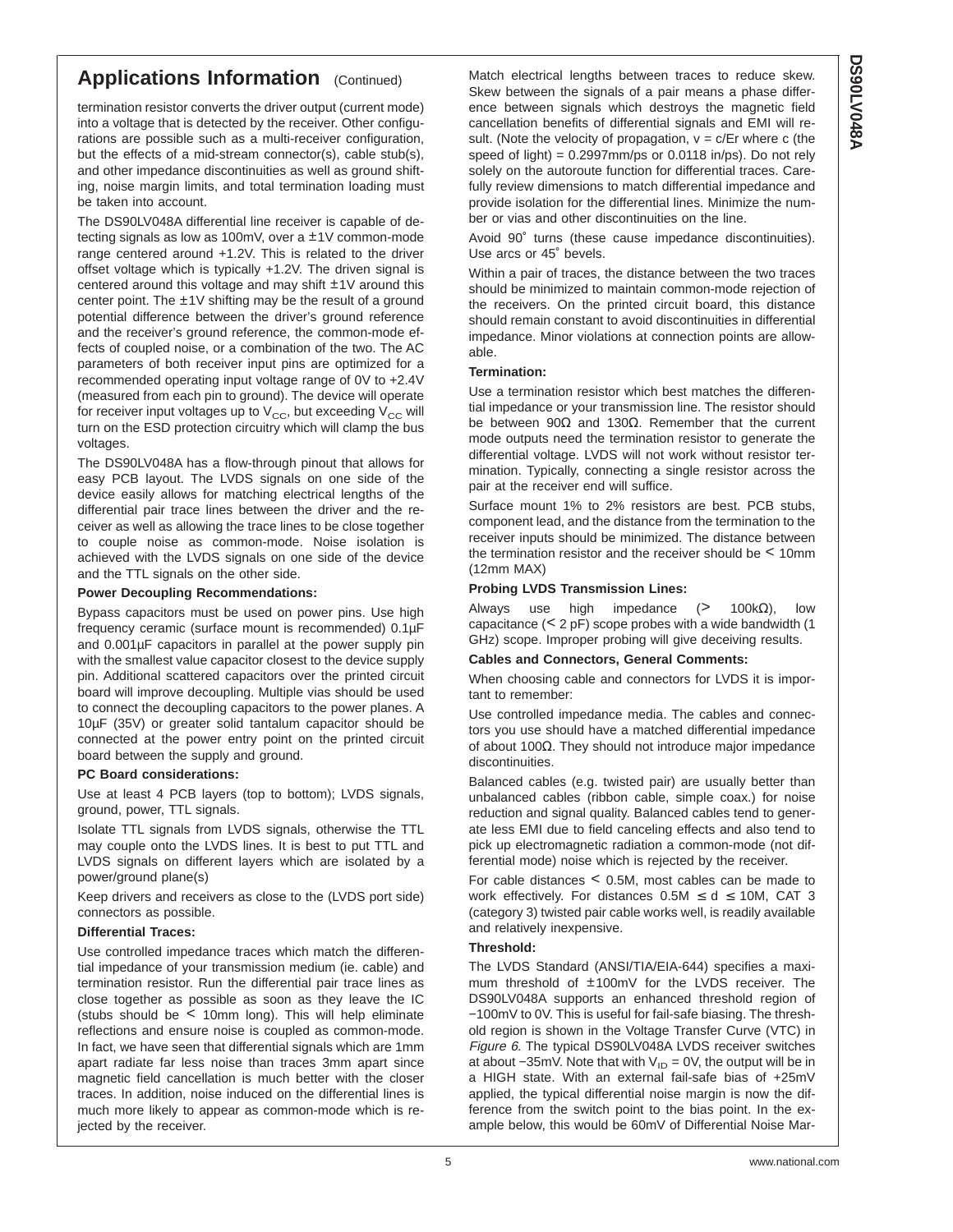# <span id="page-5-0"></span>**Applications Information** (Continued)

gin (+25mV − (−35mV)). With the enhanced threshold region of −100mV to 0V, this small external fail-safe biasing of +25mV (with respect to 0V) gives a DNM of a comfortable 60mV. With the standard threshold region of ±100mV, the external fail-safe biasing would need to be +25mV with respect to +100mV or +125mV, giving a DNM of 160mV which is stronger fail-safe biasing than is necessary for the DS90LV048A. If more DNM is required, then a stronger fail-safe bias point can be set by changing resistor values.



**FIGURE 6. VTC of the DS90LV048A LVDS Receiver**

#### **Fail-Safe Feature:**

The LVDS receiver is a high gain, high speed device that amplifies a small differential signal (20mV) to CMOS logic levels. Due to the high gain and tight threshold of the receiver, care should be taken to prevent noise from appearing as a valid signal.

The receiver's internal fail-safe circuitry is designed to source/sink a small amount of current, providing fail-safe protection (a stable known state of HIGH output voltage) for floating, terminated or shorted receiver inputs.

- 1. **Open Input Pins.** The DS90LV048A is a quad receiver device, and if an application requires only 1, 2 or 3 receivers, the unused channel(s) inputs should be left OPEN. Do not tie unused receiver inputs to ground or any other voltages. The input is biased by internal high value pull up and pull down resistors to set the output to a HIGH state. This internal circuitry will guarantee a HIGH, stable output state for open inputs.
- 2. **Terminated Input.** If the driver is disconnected (cable unplugged), or if the driver is in a TRI-STATE or poweroff condition, the receiver output will again be in a HIGH state, even with the end of cable 100 $\Omega$  termination resistor across the input pins. The unplugged cable can become a floating antenna which can pick up noise. If the cable picks up more than 10mV of differential noise, the receiver may see the noise as a valid signal and switch. To insure that any noise is seen as commonmode and not differential, a balanced interconnect should be used. Twisted pair cable will offer better balance than flat ribbon cable.
- 3. **Shorted Inputs.** If a fault condition occurs that shorts the receiver inputs together, thus resulting in a 0V differential input voltage, the receiver output will remain in a HIGH state. Shorted input fail-safe is not supported across the common-mode range of the device (GND to 2.4V). It is only supported with inputs shorted and no external common-mode voltage applied.

External lower value pull up and pull down resistors (for a stronger bias) may be used to boost fail-safe in the presence of higher noise levels. The pull up and pull down resistors should be in the 5k $\Omega$  to 15k $\Omega$  range to minimize loading and waveform distortion to the driver. The common-mode bias point should be set to approximately 1.2V (less than 1.75V) to be compatible with the internal circuitry.

Additional information on fail-safe biasing of LVDS devices may be found in AN-1194.

# **Pin Descriptions**

| Pin No.     | <b>Name</b>   | <b>Description</b>                            |
|-------------|---------------|-----------------------------------------------|
| 2, 3, 6, 7  | $R_{IN+}$     | Non-inverting receiver input pin              |
| 1, 4, 5, 8  | $R_{IN-}$     | Inverting receiver input pin                  |
| 10, 11, 14, | $R_{\rm OUT}$ | Receiver output pin                           |
| 15          |               |                                               |
| 16          | EN            | Receiver enable pin: When EN is               |
|             |               | low, the receiver is disabled.                |
|             |               | When EN is high and EN* is low                |
|             |               | or open, the receiver is enabled. If          |
|             |               | both EN and EN <sup>*</sup> are open circuit, |
|             |               | then the receiver is disabled.                |
| 9           | $EN^*$        | Receiver enable pin: When EN* is              |
|             |               | high, the receiver is disabled.               |
|             |               | When EN <sup>*</sup> is low or open and EN    |
|             |               | is high, the receiver is enabled. If          |
|             |               | both EN and EN* are open circuit,             |
|             |               | then the receiver is disabled.                |
| 13          | $V_{\rm CC}$  | Power supply pin, $+3.3V \pm 0.3V$            |
| 12          | GND           | Ground pin                                    |

# **Ordering Information**

| <b>Operating</b>                   | Package Type/ | <b>Order Number</b> |
|------------------------------------|---------------|---------------------|
| <b>Temperature</b>                 | <b>Number</b> |                     |
| $-40^{\circ}$ C to $+85^{\circ}$ C | SOP/M16A      | DS90LV048ATM        |
| $-40^{\circ}$ C to $+85^{\circ}$ C | TSSOP/MTC16   | DS90LV048ATMTC      |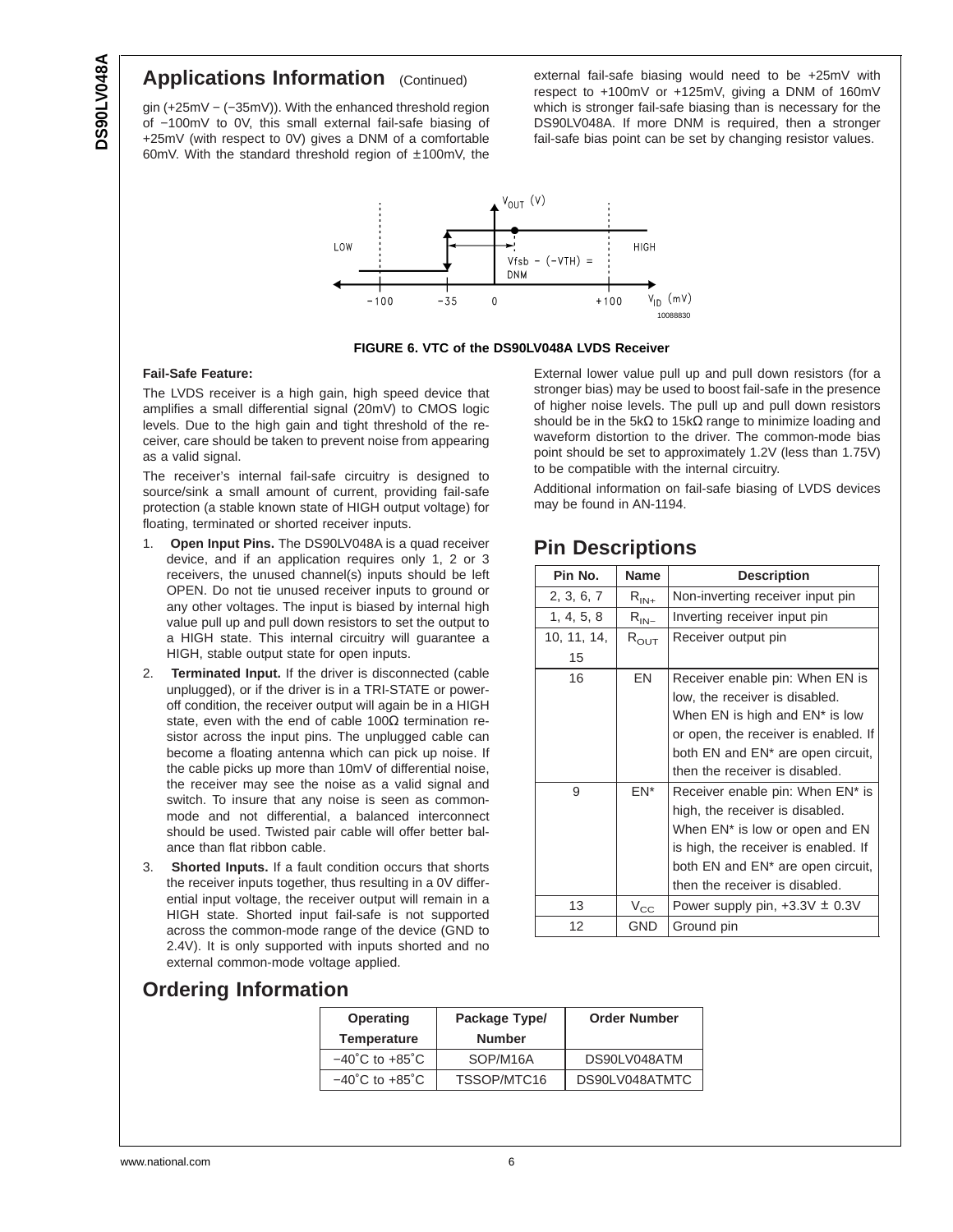

# **A840VJ0620 DS90LV048A**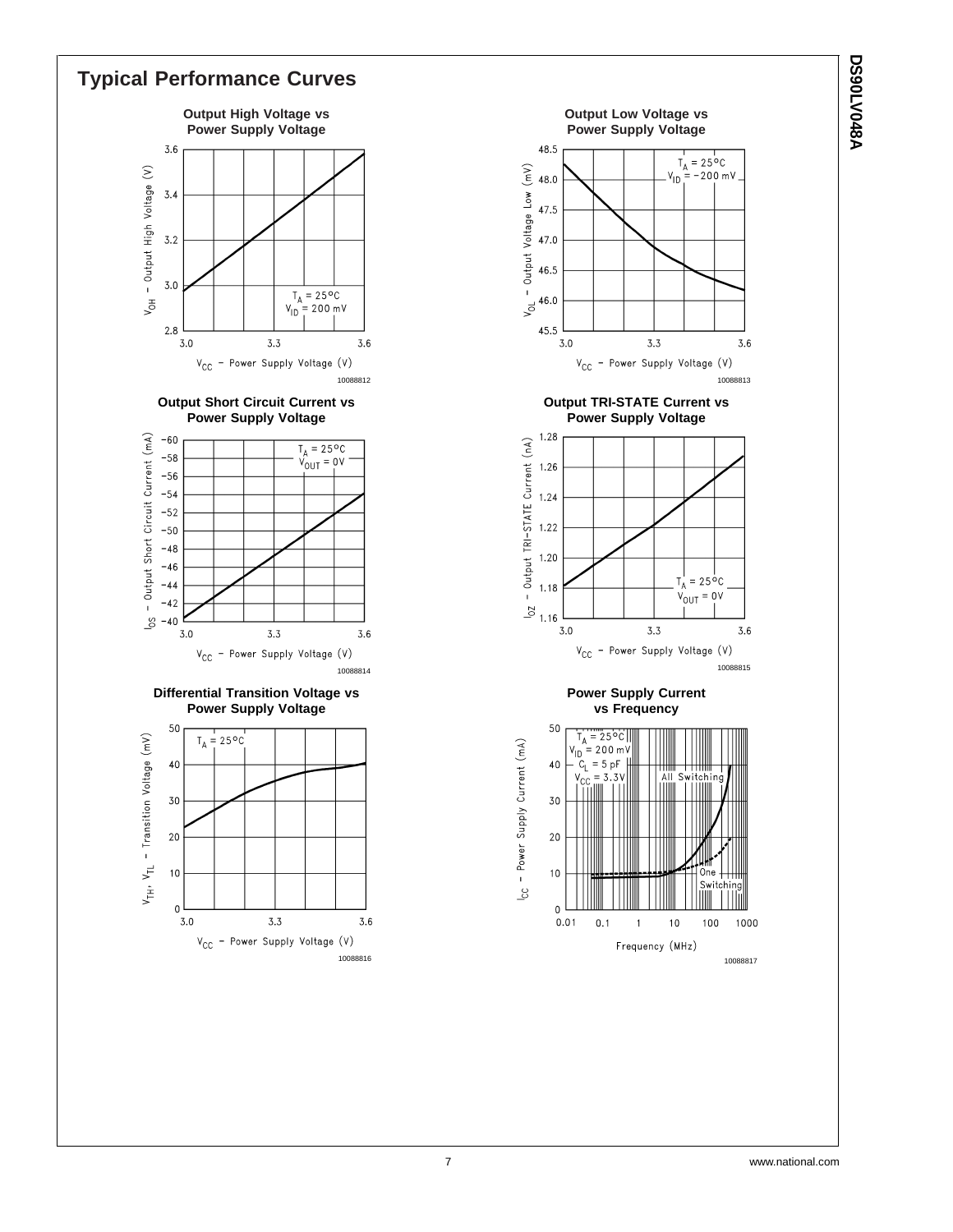# **DS90LV048A DS90LV048A**

# **Typical Performance Curves** (Continued)



**Differential Propagation Delay vs Ambient Temperature**



**Differential Propagation Delay vs Common-Mode Voltage**



**Differential Propagation Delay vs Power Supply Voltage** p<sub>LHD</sub>, p<sub>HLD</sub> - Differential Propagation Delay (ns) 2.05 2.00 t<sub>PHLD</sub> 1.95  $T_A = 25^{\circ}C$  $Freq = 1 MHz$  $V_{1D} = 200 \text{ mV}$ 1.90  $C_1 = 15 pF$ 1.85 t<sub>PLHD</sub> 1.80 1.75  $3.3$  $3.0$ 3.6  $V_{CC}$  - Power Supply Voltage  $(V)$ 10088819 **Differential Propagation Delay vs Differential Input Voltage** PLHD, PHLD - Differential Propagation Delay (ns)  $12$  $T_A = 25^{\circ}C$  $Freq = 20 MHz$  $10$ req – 20 MH<br>V<sub>CM</sub> = 1.2V  $C_1 = 15 pF$  $V_{\text{CC}} = 3.3V$  $\bf8$ <sup>t</sup>РНLD  $\boldsymbol{6}$ 



500 1000 1500 2000 2500 3000

 $\overline{4}$ 

 $\sqrt{2}$ 

0

 $\pmb{0}$ 

t<sub>PLHD</sub>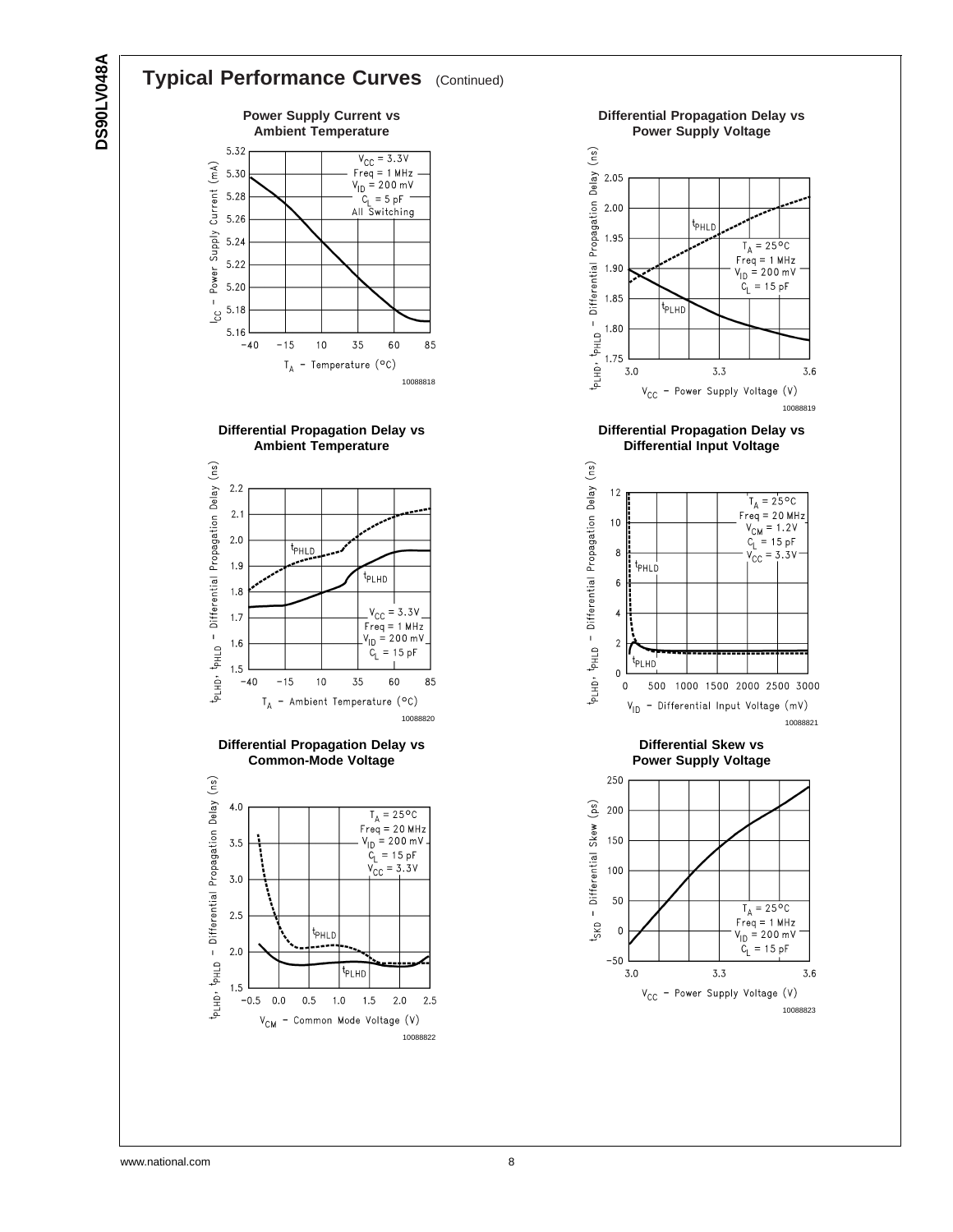

**DS90LV048A**

**A840V10620**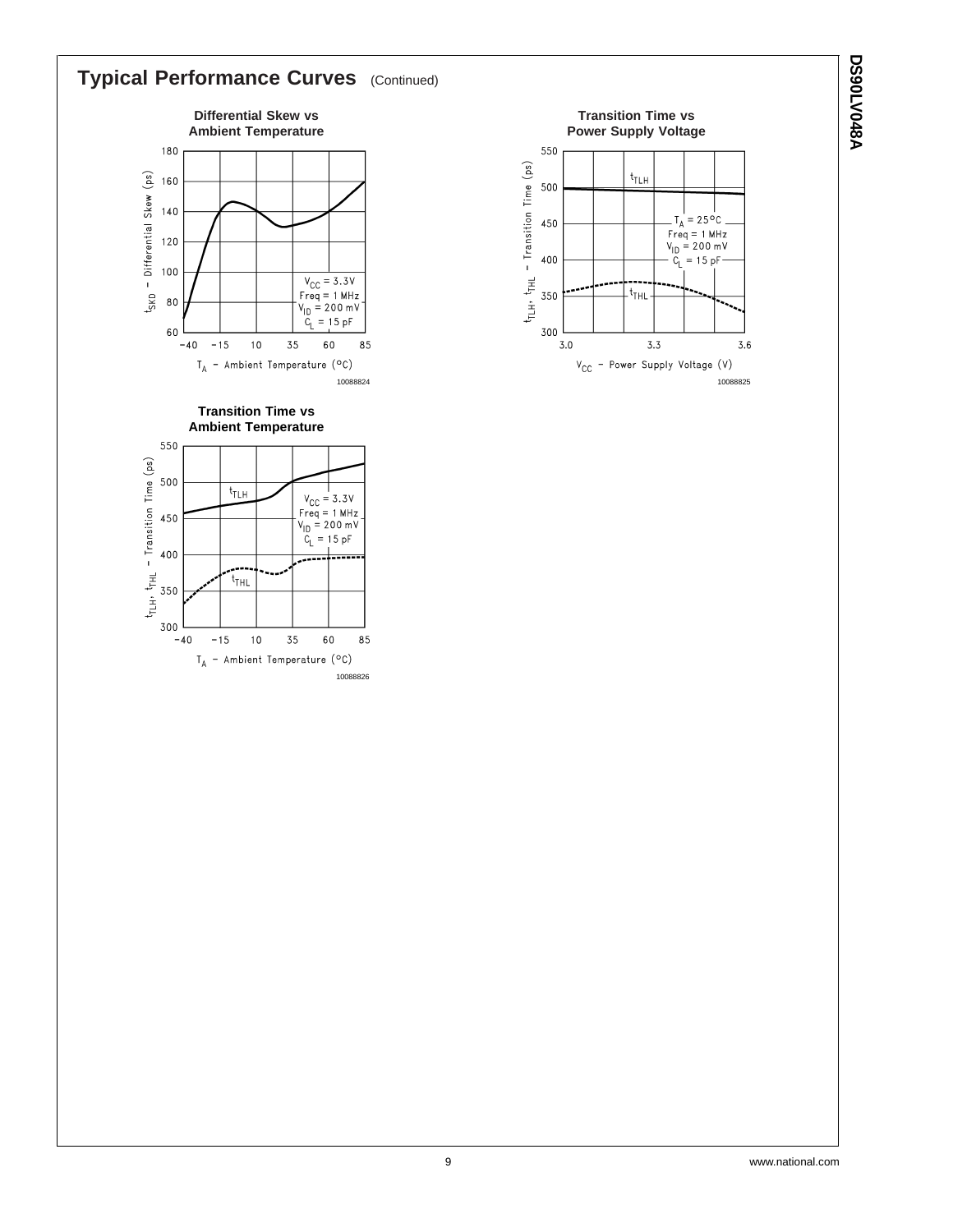